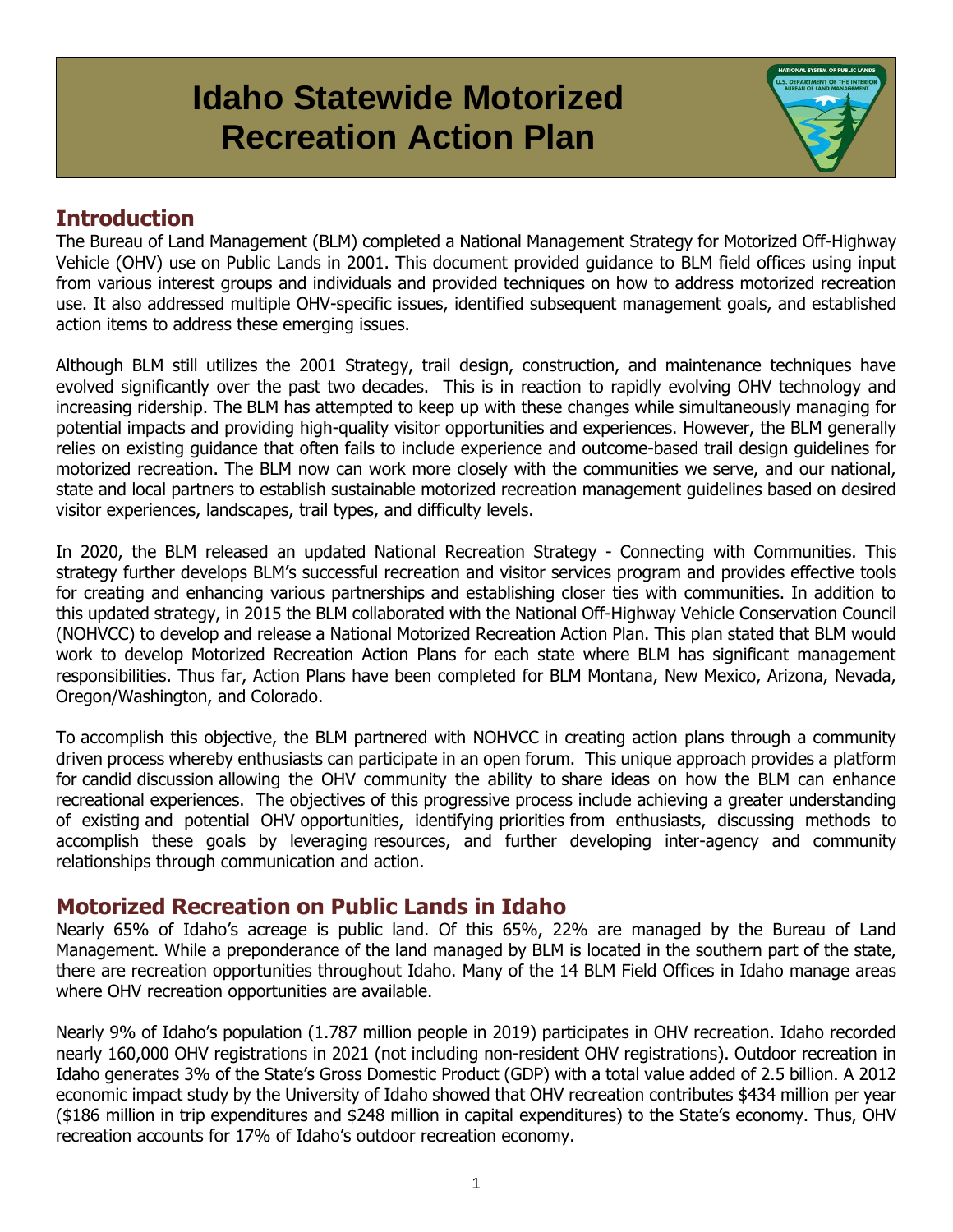Between 2010 and 2020 the population of Idaho grew 14% from 1,567,482 people to 1,839,106 people. A 2017 study conducted by the Outdoor Industry Association (OIA) found that 79% of Idaho residents participated in some form of outdoor recreation. This places them third for outdoor recreation participation in the country, behind only Alaska and Montana. The 2018 Statewide Outdoor Recreation Plan (SCORP) found that ATV riding and UTV/Jeep riding are among the top five increasing outdoor recreation use types in the State. In a SCORPrelated survey, over 50% of participants identified UTV riding as the highest trending outdoor recreation activity in their respective region of Idaho.

A 2012 economic impact study by the University of Idaho titled: Economic importance of off-highway vehicle recreation: An analysis of Idaho counties, found that Idahoans took 959,000 OHV trips per year and spent \$186 million of household expenditures on these trips. On top of this the study found that there were \$284 million of capital expenditures in the same period. According to the Motorcycle Industry Council (MIC), Idaho residents purchased approximately 18,000 new powersports units in 2021.

Many of the OHV recreation opportunities in Idaho have been funded by grant dollars managed by the Idaho Department of Parks and Recreation. The Department disperses nearly \$300,000 per year from the Motorbike Fund (generated by the sale of OHV registrations), nearly \$500,000 per year from the Off-Road Motor Vehicle (ORMV) Account (funded by a portion of the State's total gas tax revenue), and approximately \$500,000 from the Recreational Trails Program (RTP - a federal program). The work funded by these grants is often completed by land managers in partnership with local clubs and enthusiasts. Idaho has a strong history of OHV volunteerism with numerous state associations and local clubs taking on volunteer projects. These funding programs and proactive partnerships among land managers and OHV enthusiasts have been leveraged to create outstanding OHV opportunities across the state.

## **Action Plan for Motorized Recreation on Public Lands in Idaho**

#### **Purpose**

This Idaho Statewide Motorized Recreation Action Plan will build on, and complement, the direction that was identified in the 2001 BLM National Motorized OHV Strategy, the 2015 BLM National Motorized Recreation Action Plan, and the 2020 BLM National Recreation Strategy. It will accomplish this by providing state-level, communitydriven, direction to better plan for, and manage, motorized recreation uses on BLM-managed lands in Idaho.

#### **Goals**

The goals of the Idaho Motorized Recreation Action Plan are to:

- Strategically leverage partners, community and state/local government resources
- Improve agency capacity and expertise
- Improve communication with the recreating public (provide accurate maps, web information, signs, etc.)

#### **Process**

NOHVCC reached out to partnering organizations, NOHVCC State Partners, the Idaho Department of Parks and Recreation OHV Program, the BLM's National Motorized Recreation Subject Matter Expert, the BLM's Idaho Travel Management Lead, and state and regional OHV clubs notifying them of the Idaho OHV Recreation Action Plan and to garner support for the initiative. The intent was to invite the OHV community to participate in the workshops and share their thoughts on how land managers can enhance recreational experience on public lands. 66 participants took part in the NOHVCC-facilitated listening sessions, which were held in Challis, Idaho Falls, Pocatello, Boise, and Coeur d'Alene. Two additional virtual sessions were held to capture additional comments for those unable to participate in person. Those who wished to do so could also provide e-mail comments through November 17, 2021. Participants represented a broad array of OHV users, County Commissioners, Federal, State, and Municipal representatives, and the public.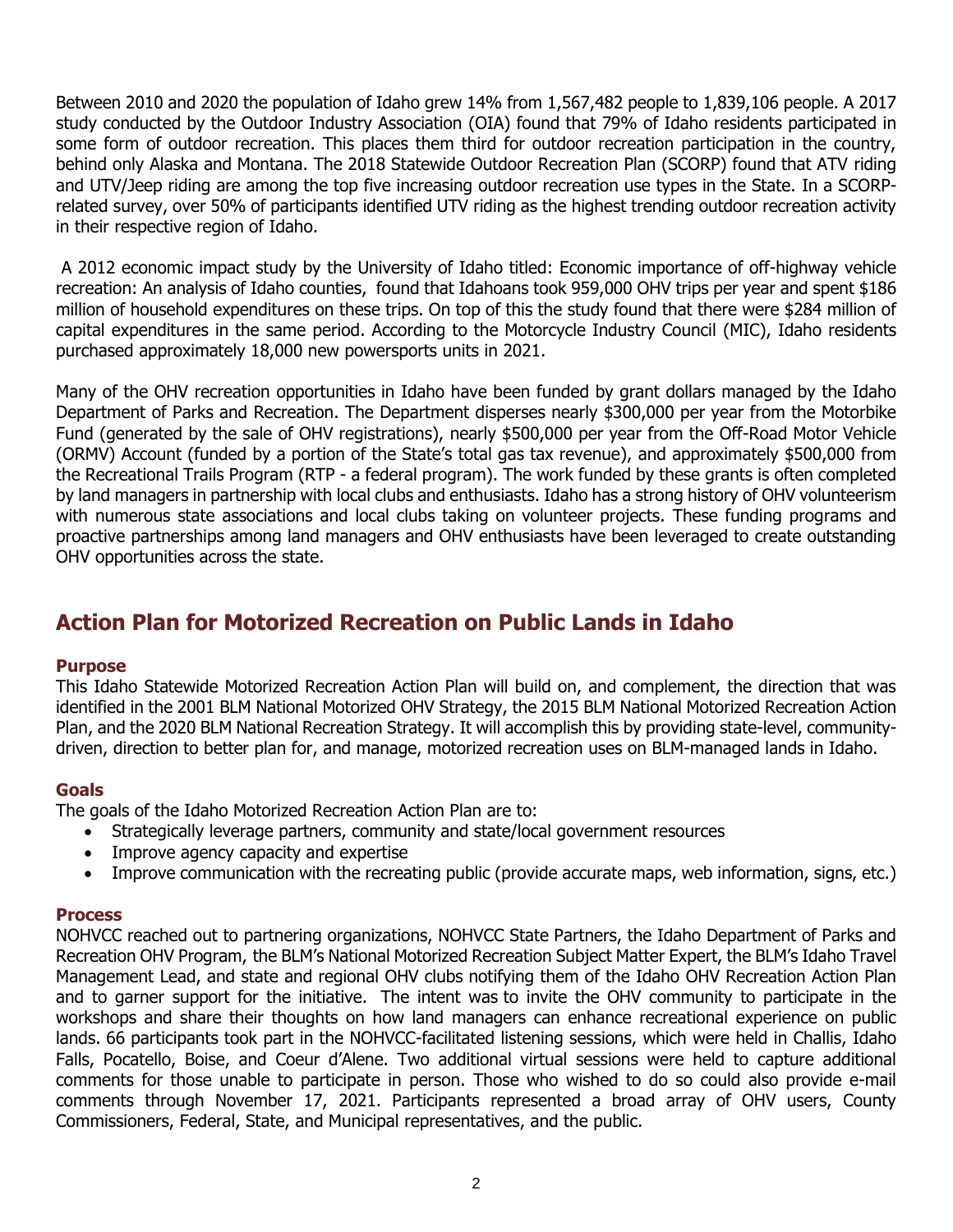#### **Recommendations**

As a result of NOHVCC's listening sessions, the following recommendations were developed to better manage public motorized recreation areas in Idaho:

- 1. Increase communication and transparency: There is a perception that OHV user voices are not heard, and their needs are not being met. There also seems to be a lack of understanding of the Travel Management Planning (TMP) and Resource Management Planning (RMP) decision-making process. Consider creating a stakeholder group that meets regularly to properly inform users of upcoming management decisions and actions. This could be done statewide, by District, or by Field Office.
- 2. Look for opportunities for expansion of trail opportunities for vehicles greater than 50" in width: This is the fastest growing user group in the country. If land managers give riders the opportunities they desire on trails and in open areas, they will generally not create their own opportunities. This approach reduces user conflict and resource damage. Connectivity, a variety of experiences, and multiple challenge levels are vital components of any trail system.
- 3. Improved mapping: Mapping is a major concern of OHV users in Idaho. Help educate users about the availability of the Idaho Trails Mapping App (trails.idaho.gov) and other applications. Ensure that local user maps are available on Avenza or equivalent apps. Encourage partner groups to seek funding through grants and sponsorships to create and distribute trail maps.
- 4. Improved signage: Signage is also a concern for OHV users in Idaho. Proper signage is a valuable enforcement tool for keeping riders on designated trails/areas. Consider pursuing grant funds from the Idaho Department of Parks and Recreation to improve signage. Utilize partner groups to install and maintain signs to help alleviate staffing and funding shortages.
- 5. Increase enforcement activities: This could simply mean having agency presence at trailheads and on the trails themselves. An education first focused program is favored by users, but citations are welcomed for those causing resource damage. Peer enforcement can also be a valuable tool; consider utilizing local clubs as trail ambassadors who can educate users on proper use and ethics. Idaho OHV sticker funds are available to local County Sherriff's Offices that conduct OHV patrols.
- 6. Increased maintenance: Trail maintenance is a well-known need across the nation. Ensure that local recreation planners are aware of maintenance programs offered by the Idaho Department of Parks and Recreation. Train and certify volunteers to conduct tread maintenance. Agency resources are usually not sufficient to meet trail maintenance needs, so contributions from volunteers and partners are invaluable.
- 7. Expand trail opportunities: NOHVCC understands that developing new trails is a massive undertaking. With the long history of mineral and resource extraction, as well as grazing in Idaho, there are many routes that could be converted to OHV routes. Please refer to the Great Trails Guidebook, which can be found at [www.nohvcc.org,](http://www.nohvcc.org/) for recommendations on how to create high-quality road to trail conversions.
- 8. Increase trail difficulty: Users seeking challenge often create their own if it can't be found on the trail. Utilizing natural challenge features or creating challenge features are both good strategies for providing quality recreation experiences. Ensure that challenging trails/trail segments are signed appropriately and provide alternate lines to increase accessibility to the trail and reduce resource damage. Please refer to the Great Trails Guidebook for recommendations on how to create trail challenges.

#### **Idaho Priority Motorized Recreation Areas and Action Items**

High quality recreational outcomes are dependent on well-planned trail systems, adequate facilities, and the ability to adapt to emerging technologies and information. Well-managed motorized recreation areas have a much higher capacity to accommodate this type of use. Through public and agency input, a list of areas where motorized recreation is being actively managed, and improvements can be realistically made was created. These areas and proposed suggested action items are depicted in Table 1 (see below).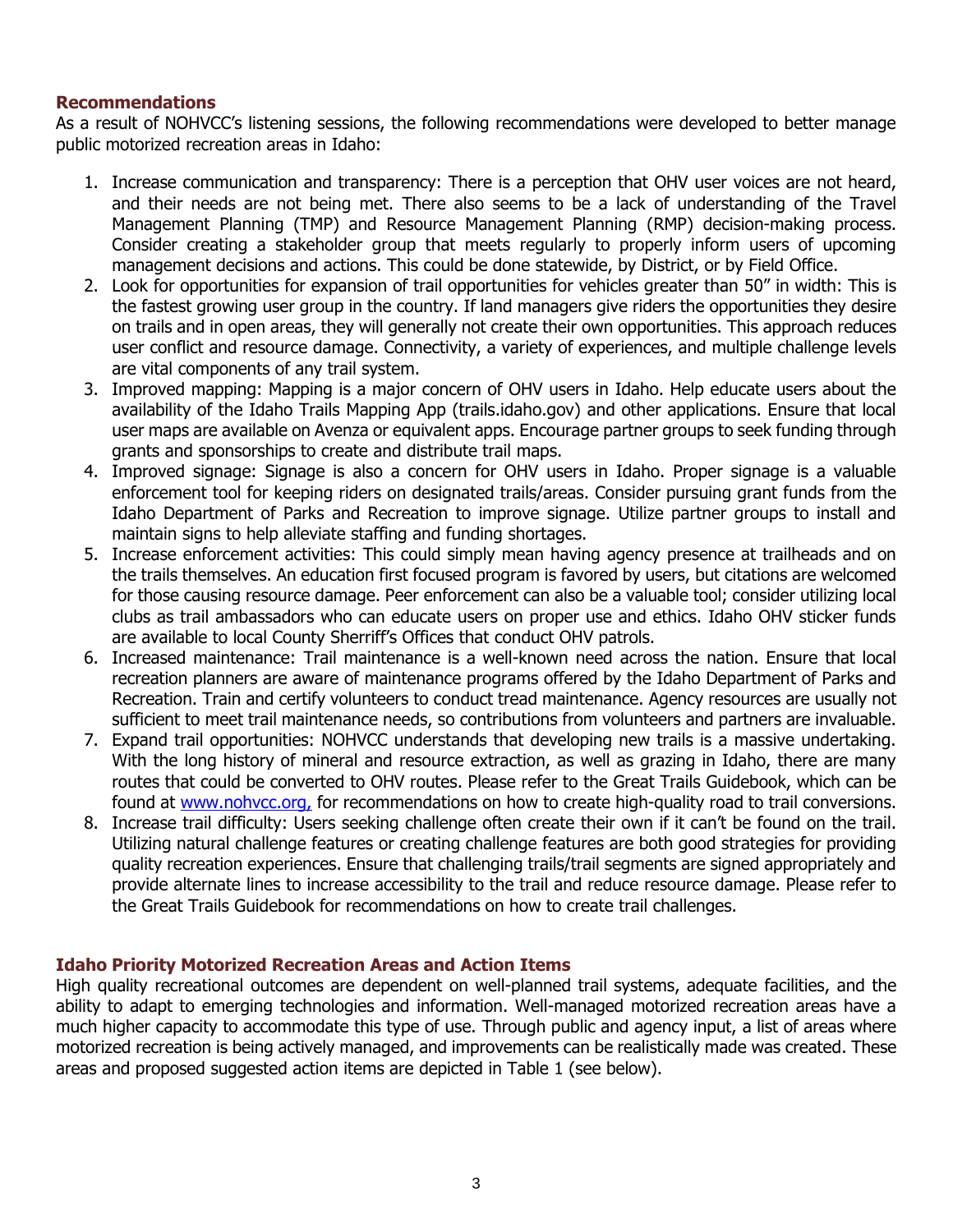# **Table 1. Action Items for Existing/Priority Motorized Recreation Areas on BLM Managed Lands in Idaho**

| <b>BLM District/Field Office</b><br><b>OHV Area Designations</b><br>(Acres)                                                          | <b>BLM Area Name/Acres</b><br><b>Travel Route Designations</b><br>(Miles)                                                                             | <b>Allowable OHV Uses</b>                                                                                                                            | <b>Existing Facilities</b>                                                                                                                                                                                     | <b>Action Plan Items</b><br><b>Resource Management Plan (RMP) Conformance</b><br><b>Travel Management Plan (TMP) Conformance</b>                                                                                                                                                                                                   |
|--------------------------------------------------------------------------------------------------------------------------------------|-------------------------------------------------------------------------------------------------------------------------------------------------------|------------------------------------------------------------------------------------------------------------------------------------------------------|----------------------------------------------------------------------------------------------------------------------------------------------------------------------------------------------------------------|------------------------------------------------------------------------------------------------------------------------------------------------------------------------------------------------------------------------------------------------------------------------------------------------------------------------------------|
| <b>Boise District/Bruneau</b><br><b>Field Office</b><br>Open: 9,700<br>Limited: 1,400,000<br>Closed: 0<br>Total Acres: 1,400,000     | <b>Grand View Area</b><br>(9,700 Acres)<br>Open: UNAVAILABLE<br>Limited: UNAVAILABLE<br>Closed: UNAVAILABLE                                           | Open to motorcycles, ATVs,<br>ROVs, & 4x4s                                                                                                           | Informal riding area at<br><b>Grandview Subunit</b>                                                                                                                                                            | Action Items (Prior to RMP/TMP/RAMP Plan Completion):<br>Travel planning needed<br>$\bullet$<br>Action Items (Post RMP/TMP/RAMP Plan Completion)<br>Travel planning needed<br>$\bullet$<br>> Do Action Items Conform to RMP? Yes<br>> Do Action Items Conform to TMP? N/A                                                          |
| <b>Boise District/Four Rivers</b><br><b>Field Office</b><br>Open: 4,278<br>Limited: 768,192<br>Closed: 6,156<br>Total Acres: 778,626 | <b>Weiser Dunes/Big</b><br>Willow/Little Gem/8th<br><b>Steet</b><br>778,626 acres<br>Open: UNAVAILABLE<br>Limited: UNAVAILABLE<br>Closed: UNAVAILABLE | Open to motorcycles, ATVs,<br>ROVs, & 4x4s<br>Little Gem is limited to<br>motorcycle use<br>8 <sup>th</sup> Street ATV Trailhead<br>trails limit 50" | Weiser Dunes- Toilet,<br>Kiosk, Parking Area<br>Big Willow - Kiosks,<br>Parking Lot<br>8 <sup>th</sup> Street ATV - Toilet,<br>Parking Lots, Ramps,<br>Kiosks<br>Dewey & Parnell -<br>dispersed, no facilities | Action Items (Prior to RMP/TMP/RAMP Plan Completion):<br>N/A<br>Action Items (Post RMP/TMP/RAMP Plan Completion)<br>Develop additional structures to accommodate<br>$\bullet$<br>increased use in dispersed areas and for resource<br>protection.<br>> Do Action Items Conform to RMP? Yes<br>> Do Action Items Conform to TMP? No |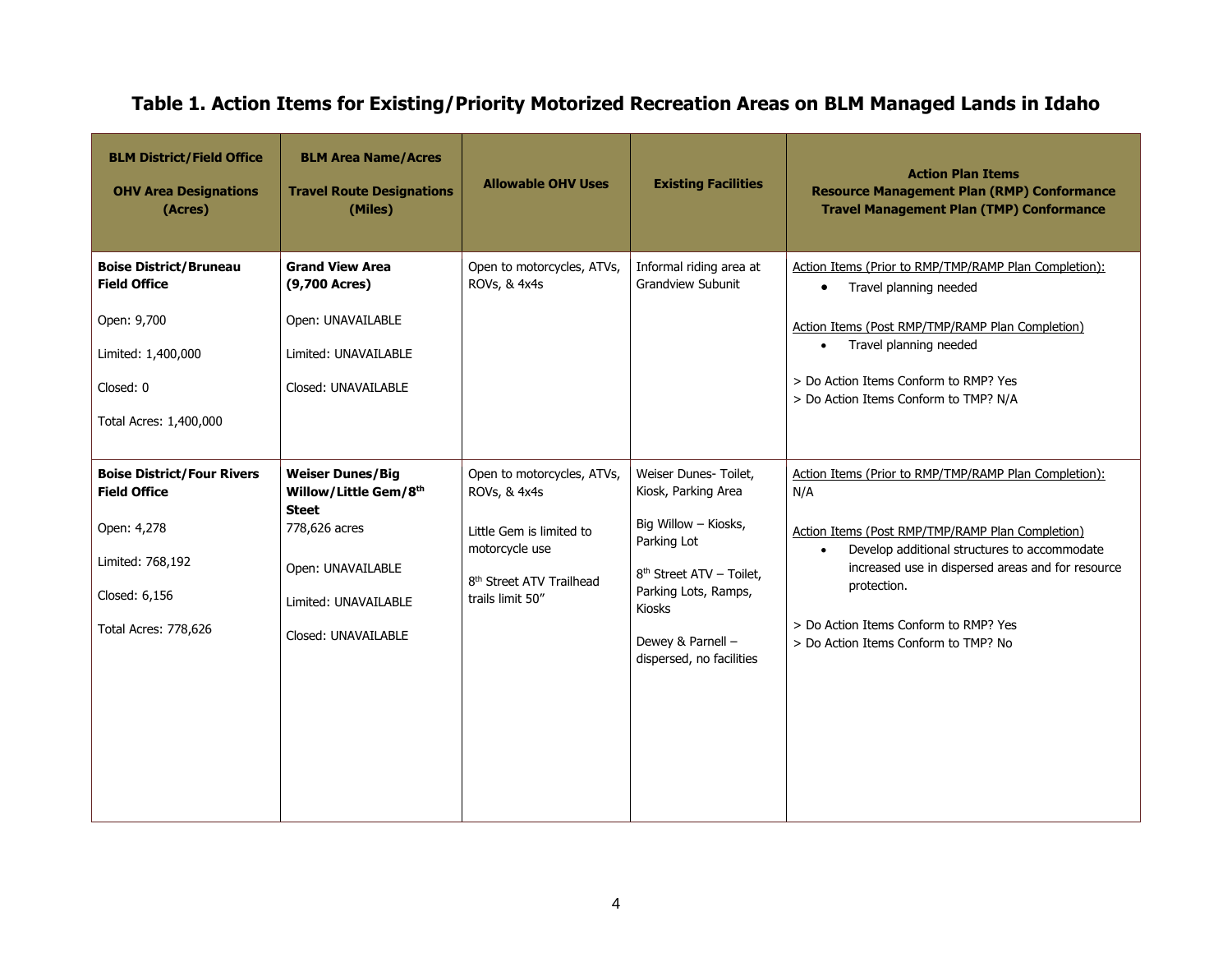| <b>BLM District/Field Office</b><br><b>OHV Area Designations</b><br>(Acres)                                                                             | <b>BLM Area Name/Acres</b><br><b>Travel Route Designations</b><br>(Miles)                                                                         | <b>Allowable OHV Uses</b>                                                                                                                                          | <b>Existing Facilities</b>                                                                     | <b>Action Plan Items</b><br><b>Resource Management Plan (RMP) Conformance</b><br><b>Travel Management Plan (TMP) Conformance</b>                                                                                                         |
|---------------------------------------------------------------------------------------------------------------------------------------------------------|---------------------------------------------------------------------------------------------------------------------------------------------------|--------------------------------------------------------------------------------------------------------------------------------------------------------------------|------------------------------------------------------------------------------------------------|------------------------------------------------------------------------------------------------------------------------------------------------------------------------------------------------------------------------------------------|
| <b>Boise District/Morley</b><br><b>Nelson Snake River Birds of</b><br><b>Prey NCA</b><br>Open: 0<br>Limited: 479,300<br>Closed: 4,400<br>Total: 483,700 | <b>Morely Neslon Snake River</b><br><b>Birds of Prey NCA</b><br>483,700 acres<br>Open: UNAVAILABLE<br>Limited: UNAVAILABLE<br>Closed: UNAVAILABLE | Open to motorcycles, ATVs,<br><b>ROVs, &amp; 4x4s</b><br>Limited to existing roads                                                                                 | 1 kiosk at Kuna Butte<br>Informal parking areas at<br>Canyon Creek and<br>Pleasant Valley Road | Action Items (Prior to RMP/TMP/RAMP Plan Completion):<br>Travel planning needed<br>$\bullet$<br>Action Items (Post RMP/TMP/RAMP Plan Completion)<br>N/A<br>> Do Action Items Conform to RMP? Yes<br>> Do Action Items Conform to TMP? No |
| <b>Boise District/Owyhee Field</b><br><b>Office</b><br>Open: 200<br>Limited: 249,800<br>Closed: 0<br>Total Acres: 250,000                               | <b>Murphy Subregion</b><br>250,000 acres<br>Open: 0 miles<br>Limited: 900 miles<br>Closed: 0 miles                                                | Open to motorcycles, ATVs,<br>ROVs,<br>ATV/UTV designated trails<br>are 50" or less<br>Some sage grouse<br>restrictions in the southern<br>portion of the OHV area | 7 trailheads/parking areas<br>3 trailheads with<br>restrooms, kiosks, loading<br>ramps         | Action Items (Prior to RMP/TMP/RAMP Plan Completion):<br>N/A<br>Action Items (Post RMP/TMP/RAMP Plan Completion)<br>N/A<br>> Do Action Items Conform to RMP? N/A<br>> Do Action Items Conform to TMP? N/A                                |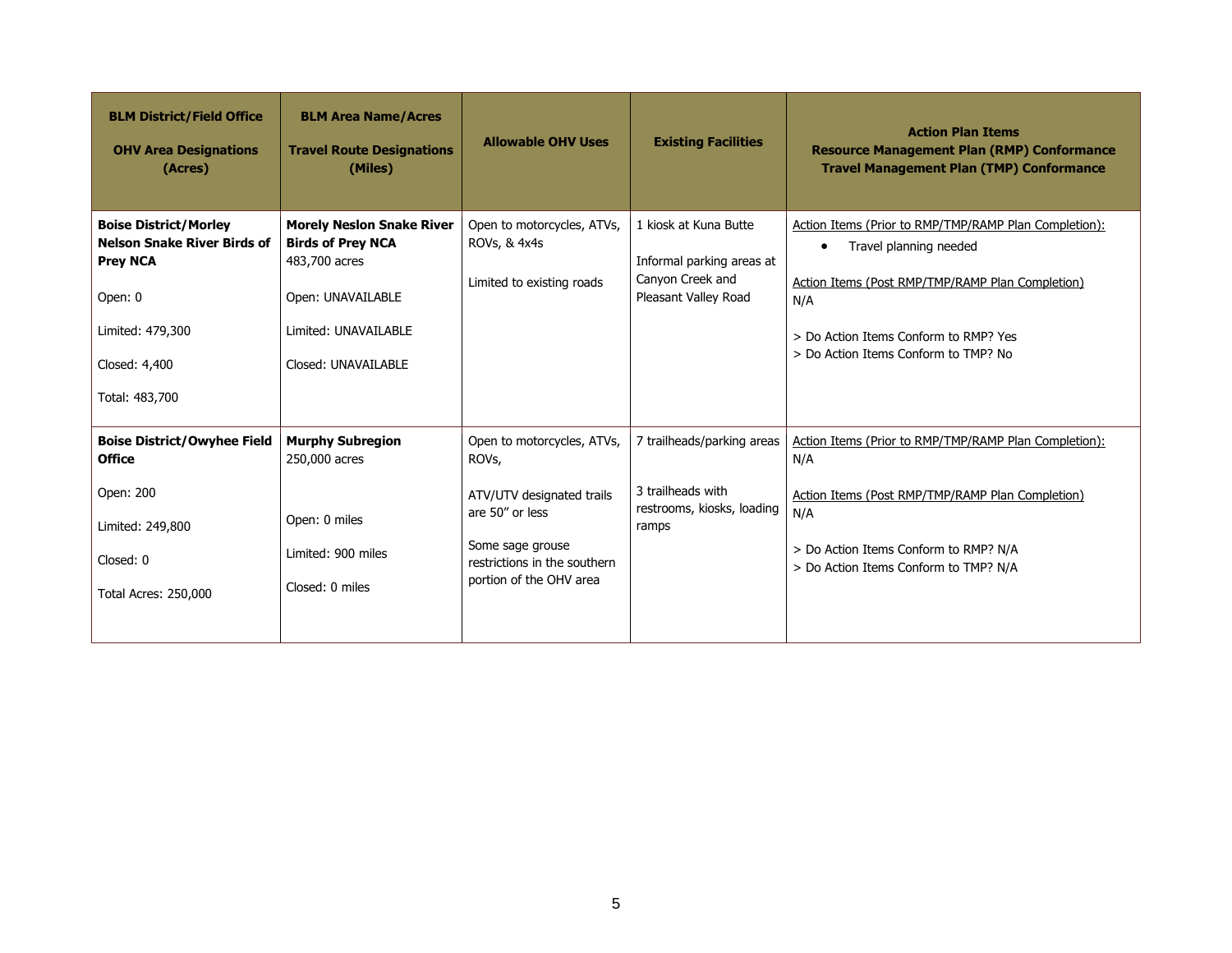| <b>BLM District/Field Office</b><br><b>OHV Area Designations</b><br>(Acres)                                                               | <b>BLM Area Name/Acres</b><br><b>Travel Route Designations</b><br>(Miles)                                                                                              | <b>Allowable OHV Uses</b>                  | <b>Existing Facilities</b>         | <b>Action Plan Items</b><br><b>Resource Management Plan (RMP) Conformance</b><br><b>Travel Management Plan (TMP) Conformance</b>                                                                                                                                                                                                                                                                                                                                                                                                                                                                                                                                                                                                                                 |
|-------------------------------------------------------------------------------------------------------------------------------------------|------------------------------------------------------------------------------------------------------------------------------------------------------------------------|--------------------------------------------|------------------------------------|------------------------------------------------------------------------------------------------------------------------------------------------------------------------------------------------------------------------------------------------------------------------------------------------------------------------------------------------------------------------------------------------------------------------------------------------------------------------------------------------------------------------------------------------------------------------------------------------------------------------------------------------------------------------------------------------------------------------------------------------------------------|
| <b>Coeur d'Alene</b><br>District/Coeur d'Alene Field<br><b>Office</b><br>Open: 0<br>Limited: 97,304<br>Closed: 631<br>Total Acres: 97,935 | <b>CDA Field Office</b><br>97,935 acres<br>Limited to Designated Routes<br>Open:0<br>Limited: 95 miles<br>Closed: 52 miles (1 mile non-<br>motorized, 51 miles closed) | Open to motorcycles, ATVs,<br>ROVs, & 4X4s | Parking Areas<br>Dispersed Camping | Action Items (Prior to RMP/TMP/RAMP Plan Completion):<br>Revise/review TMP maps<br>$\bullet$<br>Conduct collaborative efforts to determine where<br>facilities best serve public<br>Support partner pursuit of public easements and<br>$\bullet$<br>right of ways<br>Action Items (Post RMP/TMP/RAMP Plan Completion)<br>Organize Volunteer Efforts<br>$\bullet$<br>Look for opportunities to increase trail difficulty<br>(add or utilize more obstacles)<br>Better maps<br>Increase trail maintenance<br>Research opportunities for designated dispersed<br>camping<br>Implement an adopt-a-trail program<br>Improved communication<br>Improve signage/replace damaged signs<br>> Do Action Items Conform to RMP? Yes<br>> Do Action Items Conform to TMP? Yes |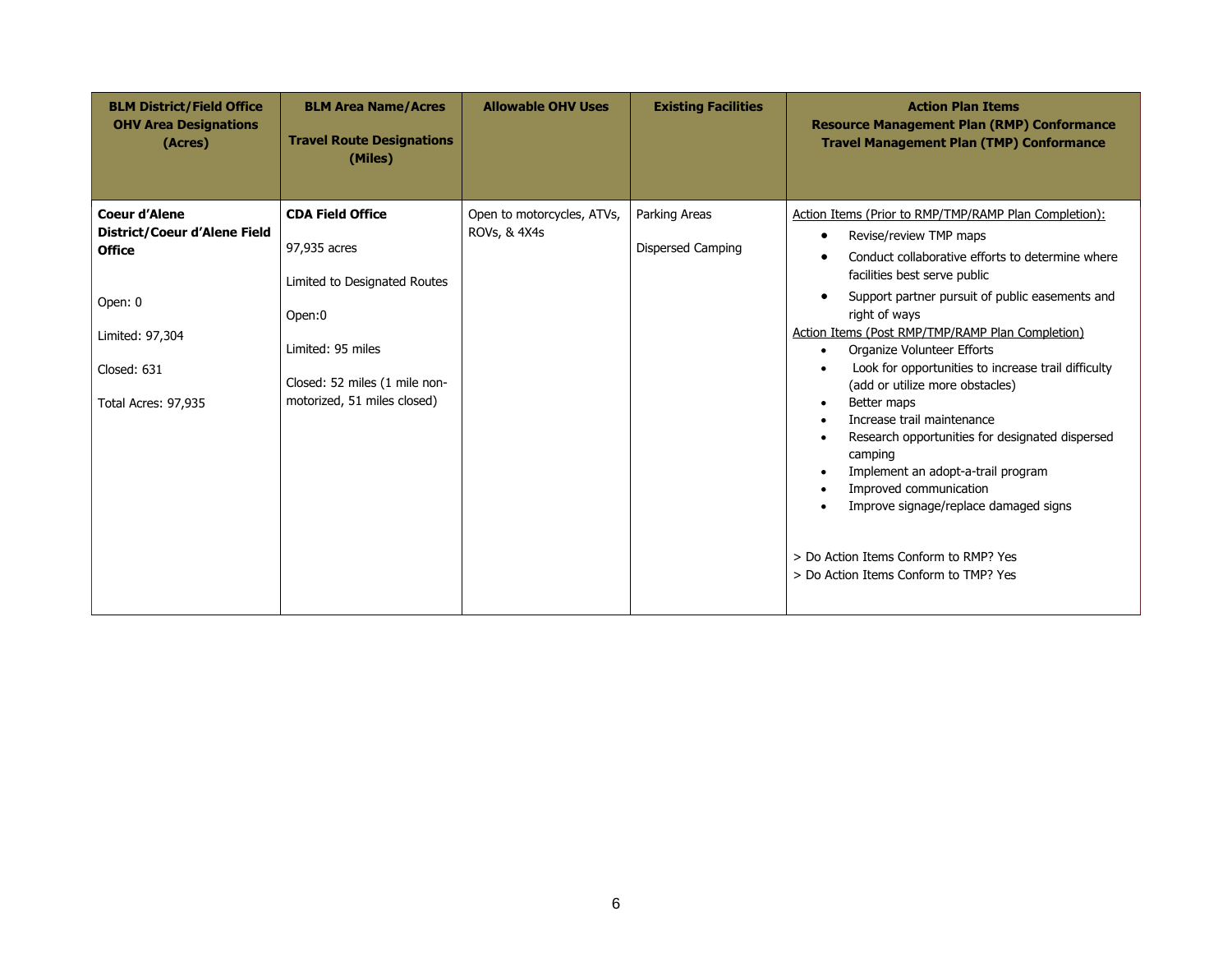| <b>BLM District/Field Office</b><br><b>OHV Area Designations</b><br>(Acres)                                                                                    | <b>BLM Area Name/Acres</b><br><b>Travel Route Designations</b><br>(Miles)                             | <b>Allowable OHV Uses</b>                                                                                                                                                                                                                                                                                                                                                                                                                                                                                                                                                                                                                                                                                                                                                                                                                | <b>Existing Facilities</b>                                                                                                                                                                                                                                                                                           | <b>Action Plan Items</b><br><b>Resource Management Plan (RMP) Conformance</b><br><b>Travel Management Plan (TMP) Conformance</b>                                                                                                                                                                                                                                                                                                                                                                                                                                                                                                                                                                                         |
|----------------------------------------------------------------------------------------------------------------------------------------------------------------|-------------------------------------------------------------------------------------------------------|------------------------------------------------------------------------------------------------------------------------------------------------------------------------------------------------------------------------------------------------------------------------------------------------------------------------------------------------------------------------------------------------------------------------------------------------------------------------------------------------------------------------------------------------------------------------------------------------------------------------------------------------------------------------------------------------------------------------------------------------------------------------------------------------------------------------------------------|----------------------------------------------------------------------------------------------------------------------------------------------------------------------------------------------------------------------------------------------------------------------------------------------------------------------|--------------------------------------------------------------------------------------------------------------------------------------------------------------------------------------------------------------------------------------------------------------------------------------------------------------------------------------------------------------------------------------------------------------------------------------------------------------------------------------------------------------------------------------------------------------------------------------------------------------------------------------------------------------------------------------------------------------------------|
| <b>Idaho Falls District/Challis</b><br><b>Field Office</b><br>Open: 0<br>Limited: 779,172<br>Expanded Limitation: 16<br>Closed: 13,379<br>Total Acres: 792,567 | <b>Challis Field Office</b><br>792,567 acres<br>Open: 0 miles<br>Limited: 2217<br>Closed: Unavailable | Blaze Canyon Road:<br>ATV/UTV/motorcycle<br>Snake Ridge Trail:<br>ATV/UTV/motorcycle<br>French Creek Trail:<br>Motorcycles Only<br>Closed to motorized use<br>December 16 to April 30:<br>Old Stage Road<br>Carlson Hills<br>Willow Creek Summit elk<br>winter range<br>Donkey Hills ACEC<br><b>Birch Creek ACEC</b><br>Second Spring Basin<br>Closed to motorized use<br>October 1 - December 31:<br>Goldberg WSA<br><b>Burnt Creek WSA</b><br>All WSA boundaries except<br>Borah Peak, Road Creek,<br>Herd Creek, North Fork of<br>Sage Creek and Burnt Creek<br>Roads will remain open to<br>motorized traffic during this<br>time period.<br>Open to motorcycles only<br>from May $1 -$ October 31<br><b>French Creek Trail</b><br>Open to motorized use May<br>1 to December 15th.<br>North Fork of Birch Creek<br><b>ATV Trail</b> | 10 campgrounds<br>dispersed throughout<br>Field Office, which include<br>vault toilets, picnic tables,<br>fire rings, shade<br>structures, and kiosks.<br>Informational kiosks<br>dispersed throughout<br>field office that contain<br>travel map sign and<br>brochure boxes with<br>paper copies of travel<br>maps. | Action Items (Prior to RMP/TMP/RAMP Plan Completion):<br><u>N/A</u><br>Action Items (Post RMP/TMP/RAMP Plan Completion)<br>Update GIS data on public mapping apps<br>$\bullet$<br>Install more comprehensive signing<br>$\bullet$<br>Repair existing damaged signs<br>$\bullet$<br>Continue partnership with Challis Community Trails<br>$\bullet$<br>Organization and expand upon efforts with other<br>organizations<br>Install informational kiosks across field office<br>$\bullet$<br>Create handouts that identify scenic or challenging<br>$\bullet$<br>routes and loops within the area<br>Assess feasibility for TMP revision<br>> Do Action Items Conform to RMP? Yes<br>> Do Action Items Conform to TMP? Yes |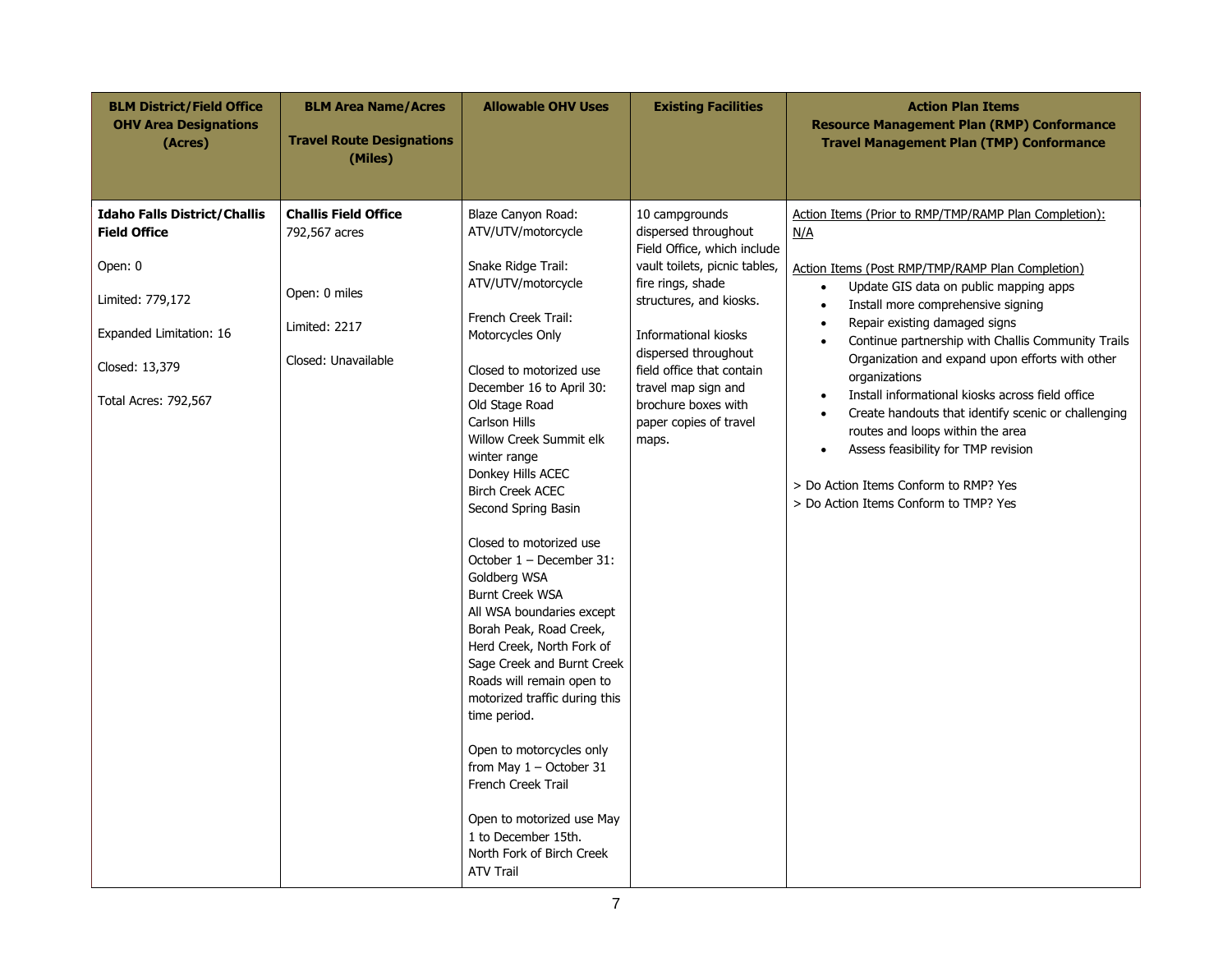| <b>BLM District/Field Office</b><br><b>OHV Area Designations</b><br>(Acres)                                                              | <b>BLM Area Name/Acres</b><br><b>Travel Route Designations</b><br>(Miles)                                                      | <b>Allowable OHV Uses</b>                                                                                                                                                                                                                                                                                                                         | <b>Existing Facilities</b>                                                                                                                                                                                 | <b>Action Plan Items</b><br><b>Resource Management Plan (RMP) Conformance</b><br><b>Travel Management Plan (TMP) Conformance</b>                                                                                                                                                                                                                                                                                                                                                                                                                                                                                                                                                                                                           |
|------------------------------------------------------------------------------------------------------------------------------------------|--------------------------------------------------------------------------------------------------------------------------------|---------------------------------------------------------------------------------------------------------------------------------------------------------------------------------------------------------------------------------------------------------------------------------------------------------------------------------------------------|------------------------------------------------------------------------------------------------------------------------------------------------------------------------------------------------------------|--------------------------------------------------------------------------------------------------------------------------------------------------------------------------------------------------------------------------------------------------------------------------------------------------------------------------------------------------------------------------------------------------------------------------------------------------------------------------------------------------------------------------------------------------------------------------------------------------------------------------------------------------------------------------------------------------------------------------------------------|
| <b>Idaho Falls</b><br><b>District/Pocatello Field</b><br>Office<br>Open: 0<br>Limited: 601,100<br>Closed: 12,700<br>Total Acres: 613,800 | <b>Chinese Peak/Black Rock</b><br><b>Trail System</b><br>15,600 acres<br>Open: 0 miles<br>Limited: 40 miles<br>Closed: 0 miles | Open to motorcycles, ATVs,<br>ROVs,<br>Mechanized, motorized,<br>with some motorized<br>designated routes as 50" or<br>less in width.<br>All motorized and<br>mechanized travel is limited<br>to designated routes<br>between April 15 and<br>November 15.<br>All motorized & mechanized<br>travel is closed between<br>November 16 and April 14. | 7 parking areas<br>2 vaulted toilets<br>6 accessible picnic tables<br>with shelters<br>2 developed campsites<br>5 trailheads with seasonal<br>gates<br>7 kiosks with maps &<br>information<br>7 fire rings | Action Items (Prior to RMP/TMP/RAMP Plan Completion):<br>N/A<br>Action Items (Post RMP/TMP/RAMP Plan Completion)<br>Create "Friends" group for OHV Area<br>$\bullet$<br>Organize Volunteer Efforts<br>$\bullet$<br>Design & Install trails for existing or new OHV area<br>$\bullet$<br>Install safety obstacle course<br>$\bullet$<br>Install route difficulty markers<br>$\bullet$<br>> Do Action Items Conform to RMP? Yes<br>> Do Action Items Conform to TMP? Yes                                                                                                                                                                                                                                                                     |
| <b>Idaho Falls District/Salmon</b><br><b>Field Office</b><br>Open: 0<br>Limited: 476,248<br>Closed: 17,140<br>Total Acres: 493,388       | <b>Salmon Field Office</b><br>493,388 acres<br>Open: 323 miles<br>Limited: 43 miles<br>Closed: 0 miles                         | Open to motorcycles, ATVs,<br>ROVs, & 4x4s<br>38,902 acres closed from<br>12/16 to 4/30 wildlife<br>closure<br>4,046 acres open from 4/11<br>to 9/19                                                                                                                                                                                              | 8 designated<br>campgrounds with picnic<br>tables, fire rings, kiosks,<br>area maps,                                                                                                                       | Action Items (Prior to RMP/TMP/RAMP Plan Completion):<br>N/A<br>Action Items (Post RMP/TMP/RAMP Plan Completion)<br>Update/replace signs, open road/trail markers for<br>$\bullet$<br>South half<br>Develop sign plan for North half<br>$\bullet$<br>Continue recruiting volunteers<br>$\bullet$<br>Assess feasibility of widening OHV trails for access<br>$\bullet$<br>Allison Creek does not connect to main trials, Cow<br>$\bullet$<br>Creek trail dead ends, connecting trails in this area<br>to create more cohesive loops would be beneficial<br>Work with the Forest Service to develop a trail<br>$\bullet$<br>system in the Grouse Peak area<br>> Do Action Items Conform to RMP? Yes<br>> Do Action Items Conform to TMP? Yes |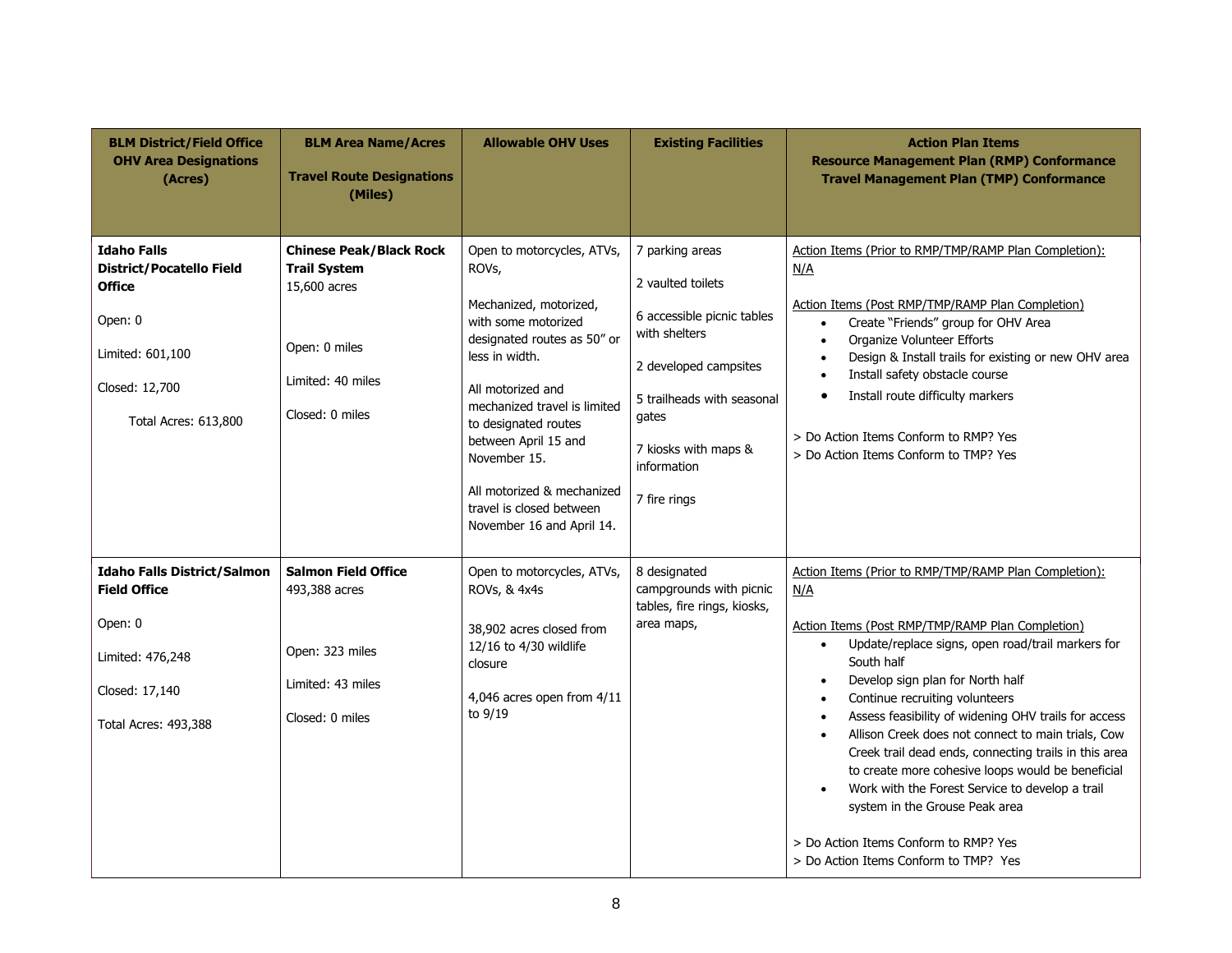| <b>BLM District/Field Office</b><br><b>OHV Area Designations</b><br>(Acres)                                                                       | <b>BLM Area Name/Acres</b><br><b>Travel Route Designations</b><br>(Miles)                                                                         | <b>Allowable OHV</b><br><b>Uses</b>        | <b>Existing Facilities</b>                                                                                                                                                                        | <b>Action Plan Items</b><br><b>Resource Management Plan (RMP) Conformance</b><br><b>Travel Management Plan (TMP) Conformance</b>                                                                                                                                                                                                                                                                                                                                                                                                                                                                                                                                                                                                                                                                        |
|---------------------------------------------------------------------------------------------------------------------------------------------------|---------------------------------------------------------------------------------------------------------------------------------------------------|--------------------------------------------|---------------------------------------------------------------------------------------------------------------------------------------------------------------------------------------------------|---------------------------------------------------------------------------------------------------------------------------------------------------------------------------------------------------------------------------------------------------------------------------------------------------------------------------------------------------------------------------------------------------------------------------------------------------------------------------------------------------------------------------------------------------------------------------------------------------------------------------------------------------------------------------------------------------------------------------------------------------------------------------------------------------------|
| <b>Idaho Falls District/Upper</b><br><b>Snake Field Office</b><br>Open: 1,343,109<br>Limited: 448,824<br>Closed: 19,067<br>Total Acres: 1,811,000 | <b>Upper Snake Field Office</b><br>1,811,000<br>Open: 0<br>Limited: 268 miles<br>Closed: 262 miles (19 miles non-<br>motorized, 243 miles closed) | Open to motorcycles,<br>ATVs, ROVs, & 4x4s | Egin Lakes Day Use and<br>Campground: 48 site<br>campground with full hook-<br>ups, large parking lot and<br>two restrooms; loading<br>ramp<br><b>Stinking Springs Trailhead:</b><br>Loading Ramp | Action Items (Prior to RMP/TMP/RAMP Plan Completion):<br>Travel planning needed<br>Action Items (Post RMP/TMP/RAMP Plan Completion)<br>Consider development of Hell's Half Acre (outside<br>٠<br>WSA boundary) during travel planning<br>Consider installing designated parking area and<br>facilities at Hell's Half Acre (Outside WSA boundary)<br>during travel planning<br>Consider installing signing, mapping, and<br>establishment of designated routes at Hell's Half<br>Acre (outside WSA boundary)<br>Evaluate the Stinking Springs-Spring Creek bypass<br>proposal submitted by the Snake River Trails<br>Alliance during travel planning<br>Increase communication, hold more meetings with<br>OHV groups.<br>> Do Action Items Conform to RMP? Yes<br>> Do Action Items Conform to TMP? No |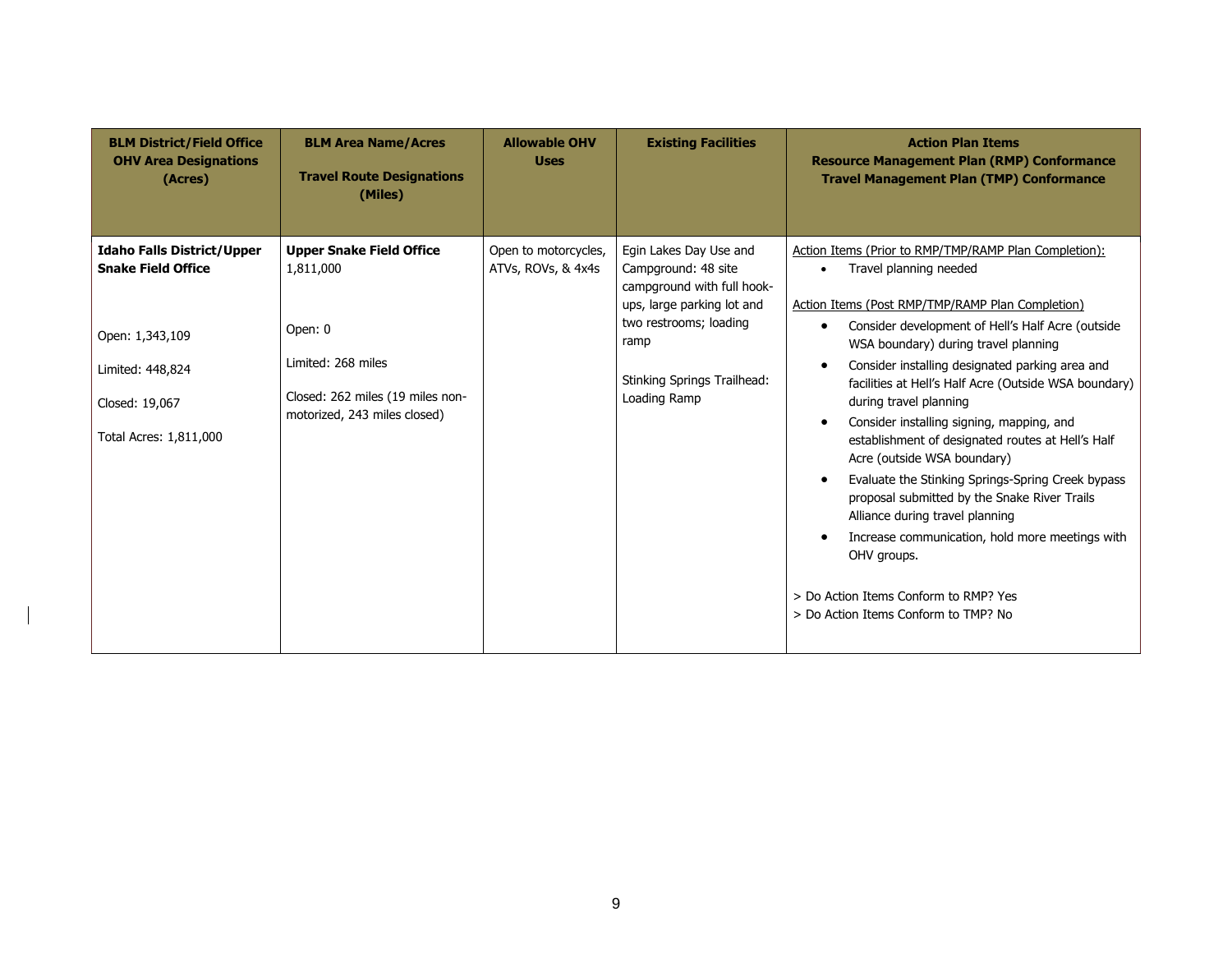| <b>BLM District/Field Office</b><br><b>OHV Area Designations</b><br>(Acres)                                                                       | <b>BLM Area Name/Acres</b><br><b>Travel Route Designations</b><br>(Miles)                                                                             | <b>Allowable OHV</b><br><b>Uses</b>        | <b>Existing Facilities</b> | <b>Action Plan Items</b><br><b>Resource Management Plan (RMP) Conformance</b><br><b>Travel Management Plan (TMP) Conformance</b>                                                                                                                                                                                                                                                                                                                                                                                                                                                                                                                                                                                                                                                                                                                                  |
|---------------------------------------------------------------------------------------------------------------------------------------------------|-------------------------------------------------------------------------------------------------------------------------------------------------------|--------------------------------------------|----------------------------|-------------------------------------------------------------------------------------------------------------------------------------------------------------------------------------------------------------------------------------------------------------------------------------------------------------------------------------------------------------------------------------------------------------------------------------------------------------------------------------------------------------------------------------------------------------------------------------------------------------------------------------------------------------------------------------------------------------------------------------------------------------------------------------------------------------------------------------------------------------------|
| <b>Twin Falls</b><br><b>District/Jarbridge Field</b><br><b>Office</b><br>Open: 2,891 acres<br>Limited: 10,109<br>Closed: 0<br>Total Acres: 13,000 | <b>Deadman SRMA</b><br>13,000 Acres<br>Open: UNAVAILABLE<br>Limited: UNAVAILABLE<br>Closed: UNAVAILABLE<br>Inventory process is currently<br>underway | Open to motorcycles,<br>ATVs, ROVs, & 4X4s | None                       | Action Items (Prior to RMP/TMP/RAMP Plan Completion):<br>Complete travel route inventory<br>$\bullet$<br>Develop Proposed Travel Route System<br>$\bullet$<br>Action Items (Post RMP/TMP/RAMP Plan Completion)<br>Create digital/paper maps for routes/boundaries<br>$\bullet$<br>Add area to App - Avenza, CarryMap, etc.<br>Create "Friends" group for OHV Area<br>Organize Volunteer Efforts<br>Create Sign Plan, Install comprehensive signing<br>$\bullet$<br>Conduct design work in the open area of Deadman<br>$\bullet$<br>Design & Install trails for existing or new OHV area<br>$\bullet$<br>Develop Trail Maintenance Program<br>Delineate Parking Areas<br>$\bullet$<br>Install 1-2 Kiosks<br>Install Vault Toilet Restroom<br>Install Loading Ramp<br>>Do Action Items Conform to RMP? Yes<br>>Do Action Items Conform to TMP? No (No existing TMP) |
| <b>Twin Falls</b><br><b>District/Jarbridge Field</b><br>Office<br>Open: 0<br>Limited: 19,000<br>Closed: 0<br>Total Acres: 19,000                  | <b>Rosevear Extensive RMA</b><br>19,000 Acres<br>Limited to Designated Routes<br>Open: UNAVAILABLE<br>Limited: UNAVAILABLE<br>Closed: UNAVAILABLE     | Open to motorcycles,<br>ATVs, ROVs, & 4X4s | None                       | Action Items (Prior to RMP/TMP/RAMP Plan Completion):<br>Complete inventory<br>$\bullet$<br>Develop Proposed Route System<br>Action Items (Post RMP/TMP/RAMP Plan Completion)<br>Create digital/paper maps for routes/boundaries<br>$\bullet$<br>Add area to App - Avenza, CarryMap, etc.<br>$\bullet$<br>Create "Friends" group for OHV Area<br>$\bullet$<br>Organize Volunteer Efforts<br>$\bullet$<br>Create Sign Plan, Install comprehensive signing<br>Design trail system to connect Yahoo and Deadman<br>$\bullet$<br><b>SRMA</b><br>Develop Trail Maintenance Program<br>$\bullet$<br>>Do Action Items Conform to RMP? Yes                                                                                                                                                                                                                                |
|                                                                                                                                                   |                                                                                                                                                       |                                            |                            | >Do Action Items Conform to TMP? No (No existing TMP)                                                                                                                                                                                                                                                                                                                                                                                                                                                                                                                                                                                                                                                                                                                                                                                                             |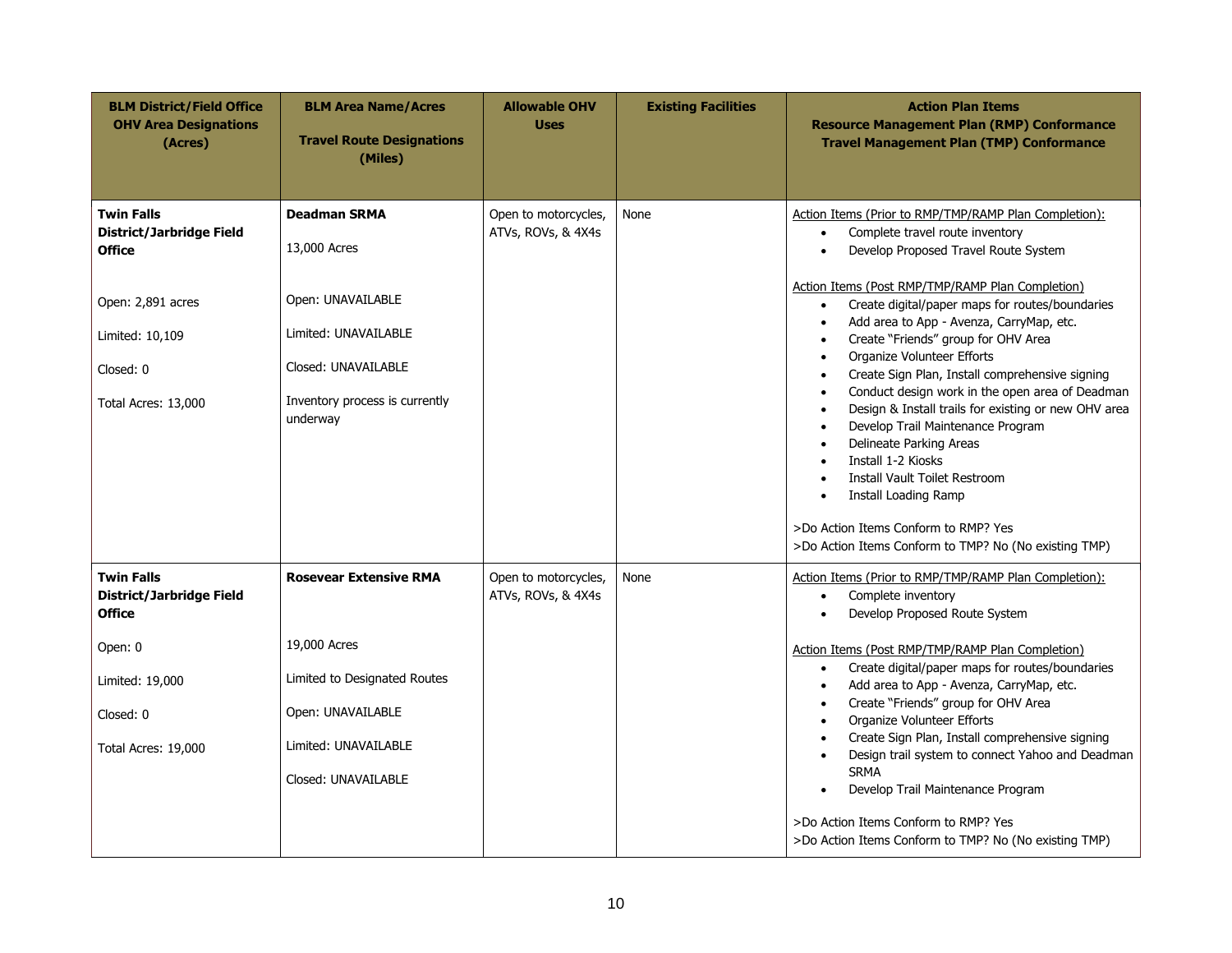| <b>BLM District/Field Office</b><br><b>OHV Area Designations</b><br>(Acres) | <b>BLM Area Name/Acres</b><br><b>Travel Route Designations</b><br>(Miles) | <b>Allowable OHV</b><br><b>Uses</b>        | <b>Existing Facilities</b> | <b>Action Plan Items</b><br><b>Resource Management Plan (RMP) Conformance</b><br><b>Travel Management Plan (TMP) Conformance</b>                                                                                                                                                                                                                                                                                                                                                                                                                                                                                                           |
|-----------------------------------------------------------------------------|---------------------------------------------------------------------------|--------------------------------------------|----------------------------|--------------------------------------------------------------------------------------------------------------------------------------------------------------------------------------------------------------------------------------------------------------------------------------------------------------------------------------------------------------------------------------------------------------------------------------------------------------------------------------------------------------------------------------------------------------------------------------------------------------------------------------------|
| <b>Twin Falls</b><br>District/Jarbridge Field<br><b>Office</b>              | <b>Yahoo SRMA</b><br>3,000 acres                                          | Open to motorcycles,<br>ATVs, ROVs, & 4X4s | None                       | Action Items (Prior to RMP/TMP/RAMP Plan Completion):<br>Complete inventory<br>$\bullet$<br>Develop Proposed Route System                                                                                                                                                                                                                                                                                                                                                                                                                                                                                                                  |
| Open: 780<br>Limited: 2,220<br>Closed: 0<br>Total Acres: 3,000              | Open: UNAVAILABLE<br>Limited: UNAVAILABLE<br>Closed: UNAVAILABLE          |                                            |                            | Action Items (Post RMP/TMP/RAMP Plan Completion)<br>Create digital/paper maps for routes/boundaries<br>$\bullet$<br>Add area to App - Avenza, CarryMap, etc.<br>Create "Friends" group for OHV Area<br>٠<br>Organize Volunteer Efforts<br>٠<br>Create Sign Plan, Install comprehensive signing<br>$\bullet$<br>Design & Install trails for existing or new OHV area<br>Develop Trail Maintenance Program<br>$\bullet$<br>Delineate Parking Areas<br>٠<br>Install 1-2 kiosks<br>٠<br><b>Install Vault Toilet</b><br>٠<br>Install loading ramp<br>$\bullet$<br>> Do Action Items Conform to RMP? Yes<br>> Do Action Items Conform to TMP? No |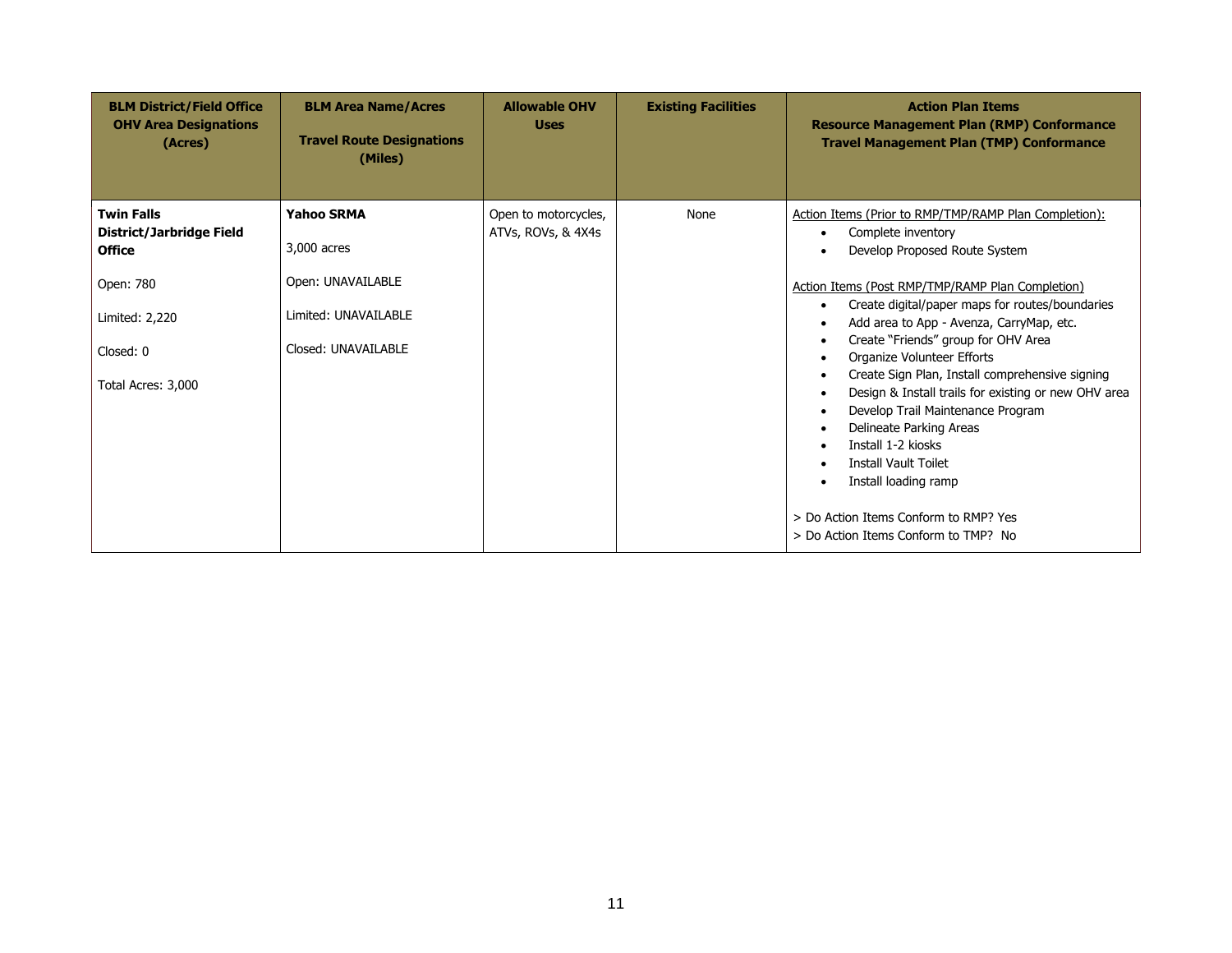| <b>BLM District/Field Office</b><br><b>OHV Area Designations</b><br>(Acres)                                                                  | <b>BLM Area Name/Acres</b><br><b>Travel Route Designations</b><br>(Miles)                                                                                                                                      | <b>Allowable OHV</b><br><b>Uses</b>                                                                                                                            | <b>Existing Facilities</b>                                        | <b>Action Plan Items</b><br><b>Resource Management Plan (RMP) Conformance</b><br><b>Travel Management Plan (TMP) Conformance</b>                                                                                                                                                                                                                                                                                                                                                                                                                       |
|----------------------------------------------------------------------------------------------------------------------------------------------|----------------------------------------------------------------------------------------------------------------------------------------------------------------------------------------------------------------|----------------------------------------------------------------------------------------------------------------------------------------------------------------|-------------------------------------------------------------------|--------------------------------------------------------------------------------------------------------------------------------------------------------------------------------------------------------------------------------------------------------------------------------------------------------------------------------------------------------------------------------------------------------------------------------------------------------------------------------------------------------------------------------------------------------|
| <b>Twin Falls</b><br><b>District/Shoshone Field</b><br><b>Office</b><br>Open: 0<br>Limited: 273,448<br>Closed: 0<br>Total Acres: 273,448     | <b>Craters of the Moon National</b><br><b>Monument</b><br>273,448<br>Open: UNAVAILABLE<br>Limited: UNAVAILABLE<br>Closed: UNAVAILABLE<br>101 miles of Roads<br>568 miles of Primitive Roads<br>14 miles Trails | Open to motorcycles,<br>ATVs, ROVs, & 4X4s<br>Limited to designated<br>routes                                                                                  | None                                                              | Action Items (Prior to RMP/TMP/RAMP Plan Completion):<br>N/A<br>Action Items (Post RMP/TMP/RAMP Plan Completion)<br>Install signing at key entrance points indicating stay<br>$\bullet$<br>on roads and trails. Desert roads get used<br>primarily in the spring and fall - signs remind<br>people to not use them when they are muddy or in<br>poor condition.<br>> Do Action Items Conform to RMP? Yes<br>> Do Action Items Conform to TMP? Yes                                                                                                      |
| <b>Twin Falls</b><br><b>District/Shoshone Field</b><br><b>Office</b><br>Open: 0<br>Limited: 1,473,063<br>Closed: 0<br>Total Acres: 1,473,063 | <b>Shoshone FO</b><br>1,473,063 acres<br>Open: UNAVAILABLE<br>Limited: UNAVAILABLE<br>Closed: UNAVAILABLE                                                                                                      | Open to motorcycles,<br>ATVs, ROVs, & 4X4s<br>95,629 acres<br>seasonal OHV<br>restrictions January 1<br>- April 30 to protect<br>deer and elk winter<br>range. | Parking Area<br>Restroom<br>Designated Parking<br>Motocross Track | Action Items (Prior to RMP/TMP/RAMP Plan Completion):<br>Action Items (Post RMP/TMP/RAMP Plan Completion)<br>Organize Volunteer Efforts<br>$\bullet$<br>Construct 80 miles of new single-track approved in<br>٠<br>EA<br>Install signing at key entrance points indicating stay<br>$\bullet$<br>on roads and trails. Desert roads get used<br>primarily in the spring and fall - signs remind<br>people to not use them when they are muddy or in<br>poor condition.<br>> Do Action Items Conform to RMP? Yes<br>> Do Action Items Conform to TMP? Yes |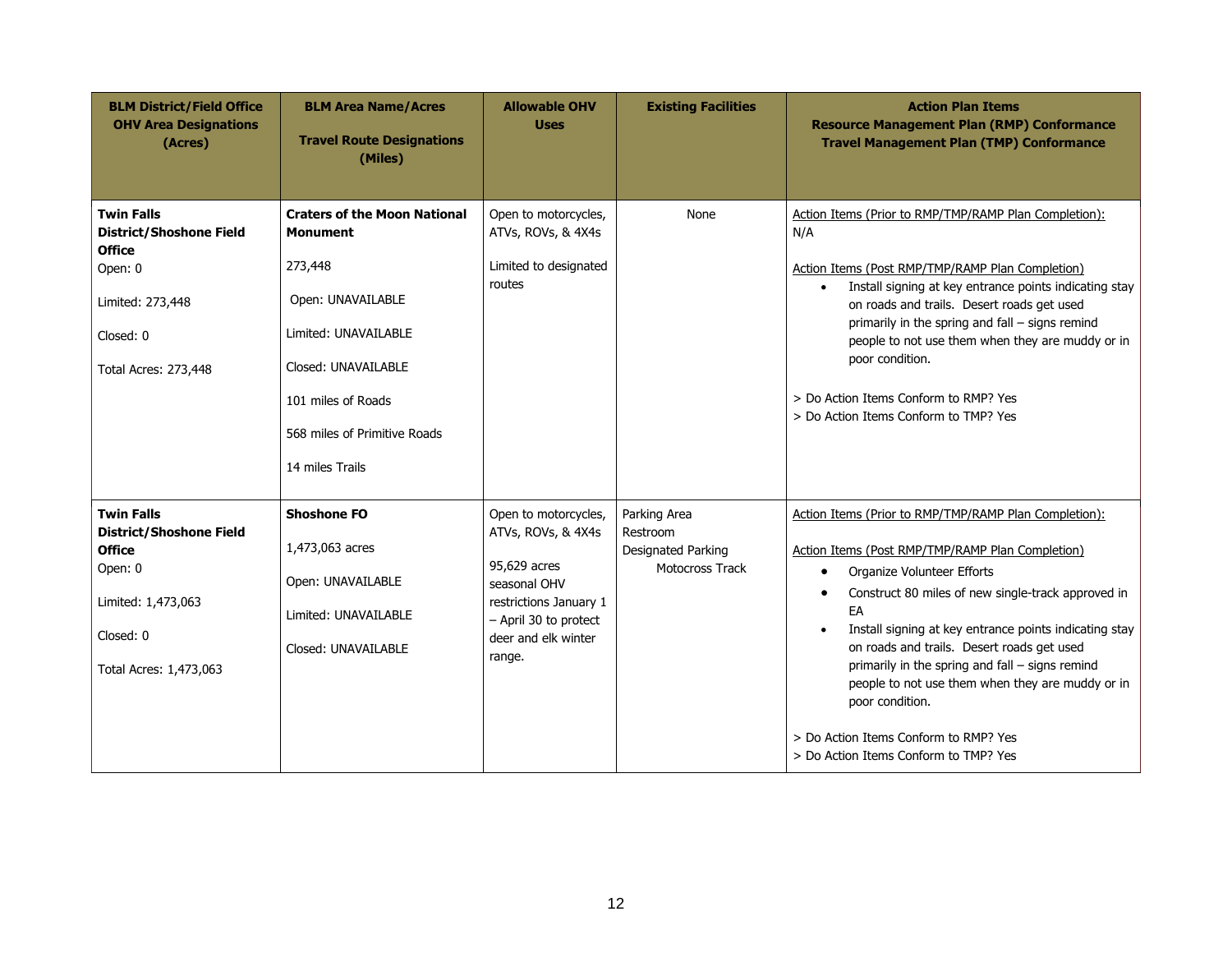#### **Successful Implementation**

Through national, state, and local partnerships, there is a unique opportunity to provide outstanding OHV recreation opportunities and experiences in Idaho by implementing the action items described in Table 1. To successfully apply the action items depicted in table 1 and the guidelines listed below, visitor needs and desires should first be considered to assure they are tailored to each local situation. It is important to identify who the potential visitors are, and will be, and how land managers can best serve them. Existing and potential visitors should be engaged early to help land managers understand what recreational opportunities and experiences are desired, as well as what facilities may be needed. Each of the following guidelines are essential to the successful development and management of outstanding and sustainable motorized recreation solutions for Idaho enthusiasts.

#### Engineering

- Design trails to meet/exceed the desired recreation experience, provide enjoyment, and control behavior
- Prepare professional designs and standards for quality and safety
- Limit impacts to resources that could be impacted through sustainable design (Vegetation loss user created trails, Soil erosion, Air Quality, Water Quality, Wildlife Habitat)

#### Education - Visitor's need to know/have:

- What to expect during their visit
- Vehicle restrictions
- Unique information about the area
- Behaviors that are appropriate
- What the rules and safety guidelines are and why they are in place
- How to get more information
- Maps
- Signs & Information kiosks
- Occasional staff or volunteer contact

#### **Enforcement**

- Regular, positive staff presence leads to good management and improved safety
- Enforce local, State, and Federal rules and regulations
- Use enforcement as an education tool when necessary

#### Evaluation

- Identify and address problems early
- Identify risks and accident conditions, then find solutions or change the facility
- Monitor conditions and changes in visitation and resource impacts
- Identify trail management objectives for proper maintenance
- Ask visitors what they do and do not like
- Ask if the area is being properly managed per City, State and Federal laws
- Adaptively manage to correct problems and improve visitor experiences and safety

#### **Leveraging**

The Idaho Motorized Recreation Action Plan project is a great example of how the leveraging of resources (funding and labor) can be maximized through partnerships. Through BLM's partnership with NOHVCC, it is expected that, for every \$1.00 the BLM expends on the action items listed for this project, an estimated return of \$2.50 will be obtained. As local relationships between the BLM and members of the public continue to grow and improve, and local users become more involved in helping BLM implement specific action items, this number is expected to multiply significantly. As an example, the Pipestone project in Montana (the model for this type of motorized recreation partnership leveraging), is seeing a 500% return on its original investment. As the project becomes more focused and continues to gain momentum, this number is expected to increase.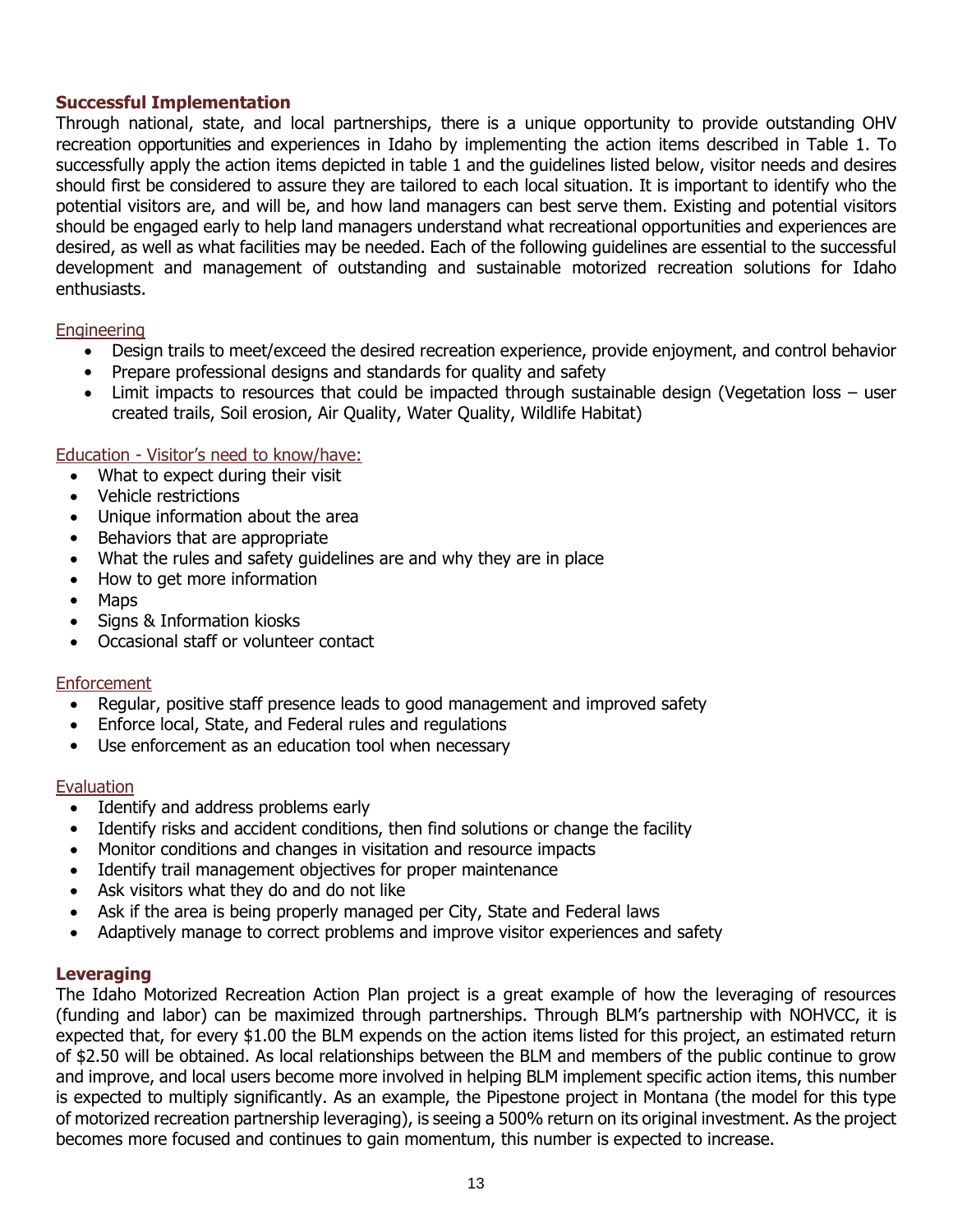#### **Conclusion**

The motorized recreation community recognizes that some high-quality opportunities and experiences are currently available on public lands in Idaho. However, increasing demand for sustainable, high-quality recreation opportunities already exceeds the capacity of the public land managers to adequately provide and manage for. This Idaho Motorized Recreation Action Plan draws on the expertise and enthusiasm of many local users and stakeholders in nearby communities who are willing to partner with land managers to increase both the quality, and quantity, of motorized recreation opportunities and experiences on public lands in Idaho.

The benefits of this project will continue to multiply for public land managers and the motorized enthusiasts who enjoy recreating on public land. BLM intends to utilize this same approach in additional states around the country (where such an approach is desired and/or needed). NOHVCC has also expressed their commitment to continue assisting the BLM in connecting with communities and moving forward in implementing BLM's goals and objectives for motorized recreation management, in the most fiscally responsible manner possible.

By utilizing the community-driven process described in this Action Plan, including the implementation of specific action items through strategic approaches, land managers can continue to leverage resources through partnerships to engage stakeholders. This will help identify volunteer, in-kind, and financial resources, which will improve high priority motorized recreation areas throughout the State.

As BLM Resource Management Plans, Travel Management Plans, and Recreation Area Management Plans are completed around the country, and new or current recreation management areas (both Special and Extensive) are created or enhanced, these same strategies could be incorporated to assist in achieving BLM's ultimate goal of providing users with high quality motorized recreation opportunities and experiences on BLM-managed lands.

#### **Important Note**

The "Action Items" listed in table 1 are simply recommendations to land managers that manage motorized recreation opportunities in Idaho. This plan encourages specific actions to provide quality motorized recreation opportunities and experiences but does not require it. Many of the items listed are simple in nature and can be completed through partnerships with NOHVCC and their group of formal, local partners at little or no cost to the land manager. Larger action items will require a significant financial investment, including professional engineering, development, and maintenance to be successful. Before specific projects begin, or facilities are installed at these areas, appropriate level National Environmental Policy Act (NEPA) analysis must be completed, and a maintenance plan should be developed to ensure long-term success.